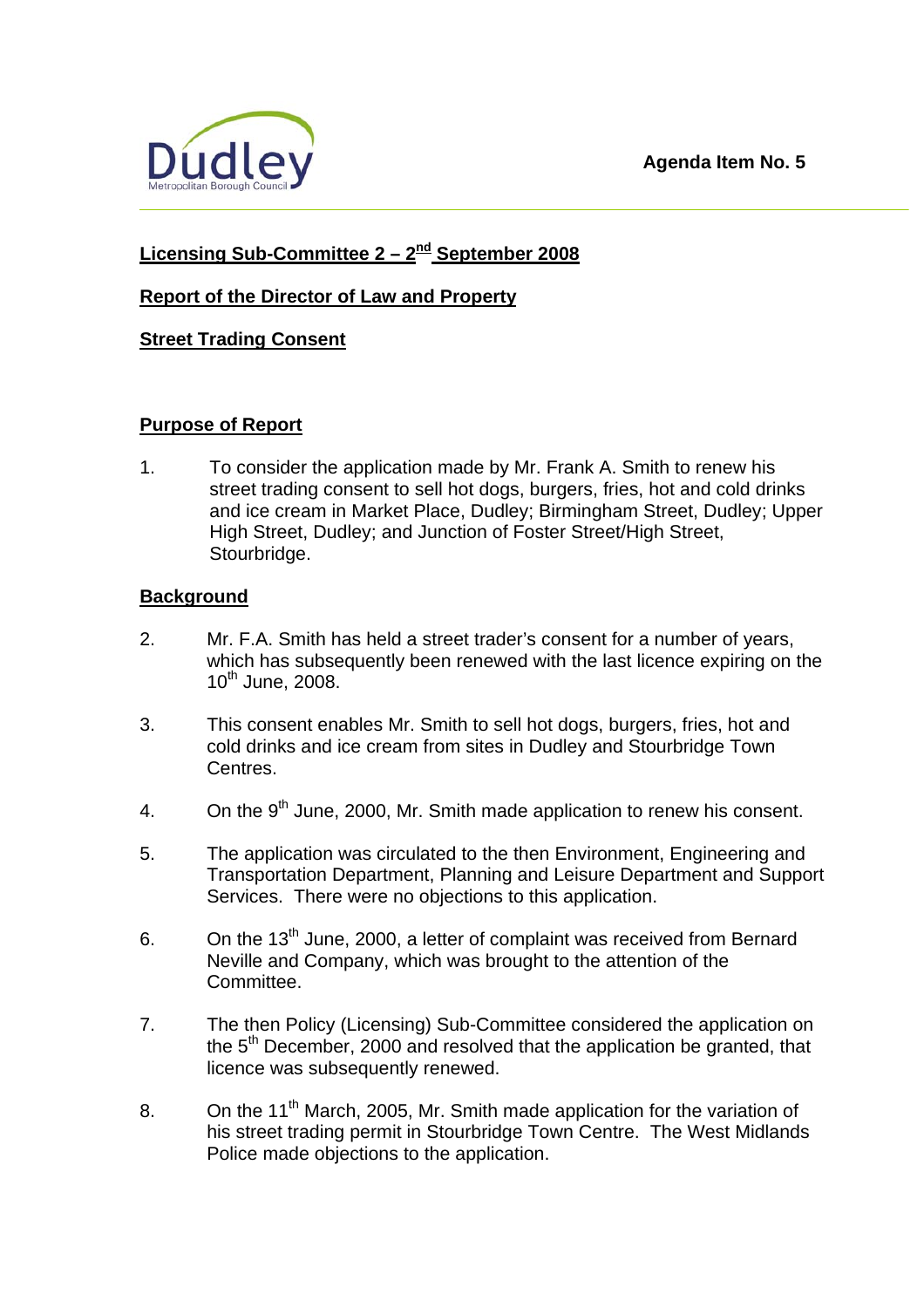- 9. On the  $1<sup>st</sup>$  June, 2005, Mr. Smith made application for the renewal of his street traders permits. These applications were circulated as in paragraph 5 above. None of the agencies raised objections.
- 10. Various letters of objection were received from local traders in the Stourbridge area.
- 11. This matter was due to be considered by the Committee on the  $19<sup>th</sup>$ December, 2005. The matter was deferred pending a meeting between Mr. Smith and the West Midlands Police on the 12<sup>th</sup> January, 2006.
- 12. It was decided following the meeting on the  $12<sup>th</sup>$  January, 2006 that Mr. Smith make application for a temporary street trading consent at an alternative site in High Street, Stourbridge, for a trial period to be set by the Licensing Sub-Committee.
- 13. On the  $9<sup>th</sup>$  May 2006 the matter to renew/vary Mr Smith's application was considered by the Licensing Sub-Committee where it was resolved that the application be granted for the same times and conditions as the previous consent.
- 14. This licence has subsequently been renewed and the current licence bears the expiry of the  $10<sup>th</sup>$  June 2008.
- 15. On the  $6<sup>th</sup>$  June, 2008, Mr. Smith made application for the renewal of his street traders permits. A copy of that application is attached to this report as Appendix 1. This application was circulated to the Directorate of the Urban Environment, Town Centre Manager, Andrea Jones, Corporate Estates, Julie Jones and the West Midlands Police.
- 16. Objections were received from Alan Radford of Engineering and Transportation Department. A copy of his objection is attached as Appendix 2.
- 17. Objections were received from Andrea Jones, the Town Centre Manager. A copy of those objections are attached to this report as Appendix 3. None of the other agencies raised objections.
- 18. This application falls within the Council's responsibility for licensing which has a direct link to the Council's key corporate priority that safety matters.

### **Finance**

19. There are no financial implications.

### **Law**

20. The grant of consents to engage in street trading is governed by Part III of Schedule IV to the Local Government (Miscellaneous Provisions) Act 1982. High Street, Market Street, Birmingham Street, Dudley and Foster Street, Stourbridge are consent streets designated as such by a resolution